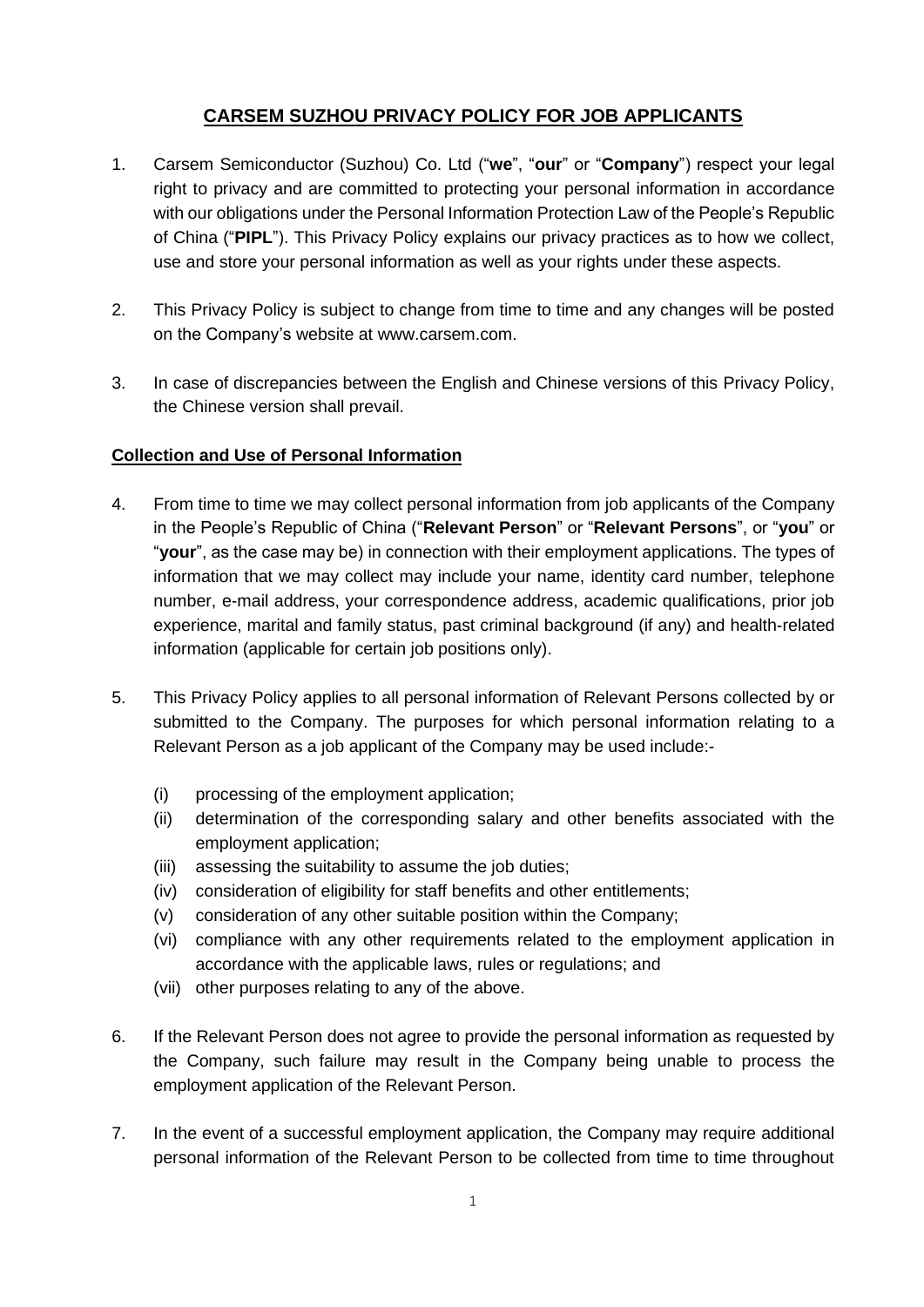the period of his/her employment with the Company. The personal information collected shall be used in accordance with the Carsem Suzhou Privacy Policy for Employees.

# **Sharing and Transfer of Personal Information**

- 8. We will take all reasonable and practicable steps to keep personal information of Relevant Persons confidential, as well as to ensure the safety of the personal information that Relevant Persons have provided to us. We will not disclose any of the personal information of Relevant Persons to any third party unless the disclosure is required or permitted by the applicable laws or regulations or with your consent. If we entrust any third party service provider to process personal information of Relevant Persons on the Company's behalf, such personal information will continue to be protected by means of contracts we will have entered into with those service providers.
- 9. Despite our general practice of keeping personal information within the territory of the People's Republic of China, personal information of Relevant Persons may, with the consent of the Relevant Persons, on certain occasions be transferred to the Company's associated companies located outside the People's Republic of China. If we do this, the personal information of Relevant Persons will continue to be protected by means of contracts (which will be in a form approved by the competent authority) we will have entered into with those overseas recipients. The Company shall seek to ensure any transfer of personal data across jurisdictions will be afforded with such a degree of protection similar to that being afforded in the People's Republic of China.

## **Retention and Storage of Personal Information**

- 10. Subject to paragraph 9 above, all personal information collected by the Company will be retained and stored within the territory of the People's Republic of China, and will be retained and stored only for so long as the personal information is necessary:-
	- (i) to fulfill the purpose for which it was collected; or
	- (ii) to comply with the relevant laws or regulations or as unless otherwise specified by the relevant laws of the People's Republic of China.
- 11. Personal information of Relevant Persons which:-
	- (i) is no longer necessary for achieving the purpose of processing; or
	- (ii) is the subject of a request for erasure (or withdrawal of consent) by the Relevant Person,

will be destroyed as soon as reasonably practicable by the Company.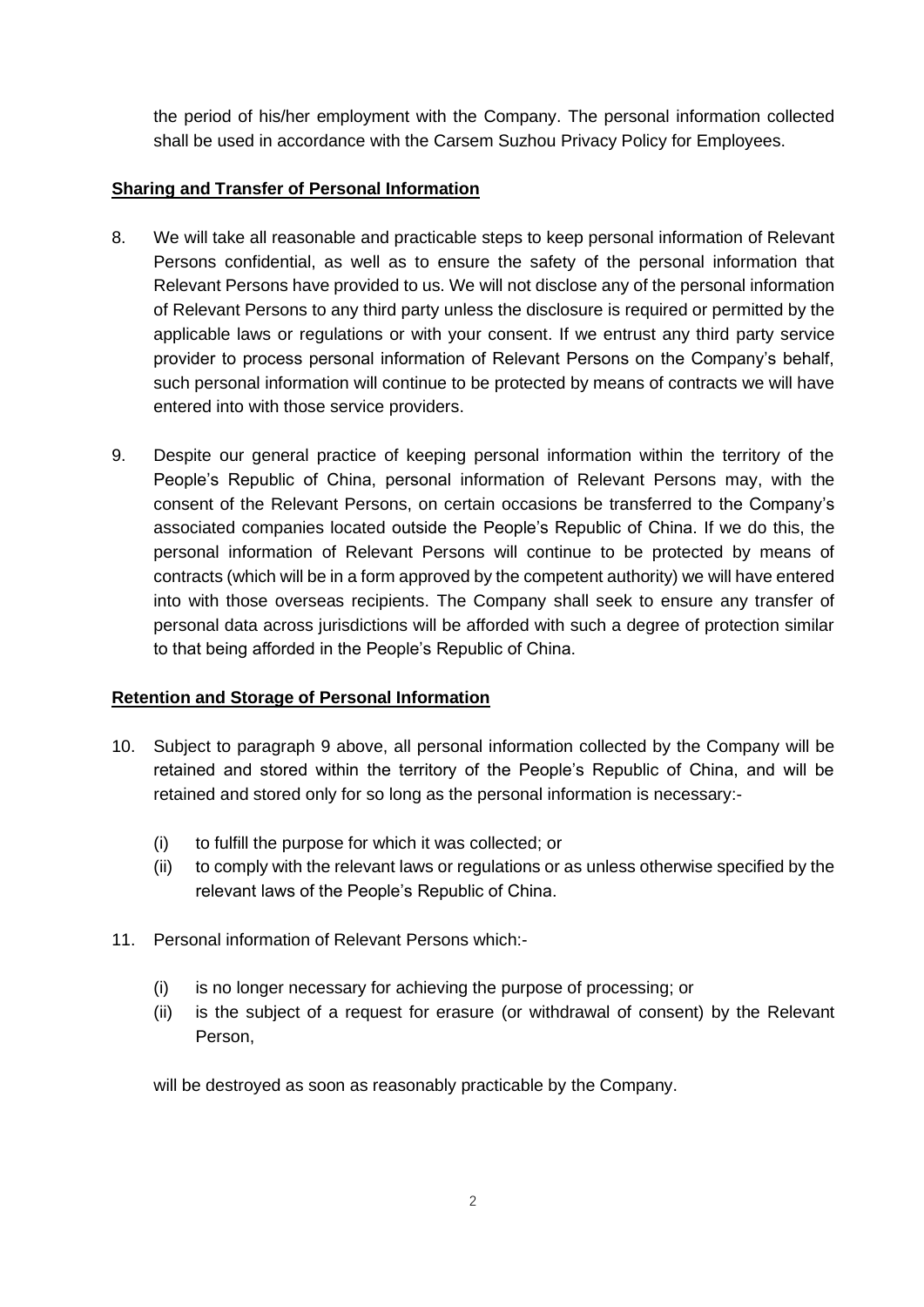# **Your Rights**

- 12. As a provider of your personal information, you have the right:-
	- (i) to request the Company to explain our rules of processing of personal information;
	- (ii) to access your personal information collected and stored by the Company ("**Your Personal Information**");
	- (iii) to request the Company to correct any of Your Personal Information which is incorrect or incomplete;
	- (iv) to request the Company to delete Your Personal Information;
	- (v) to request Your Personal Information be transferred to any personal information processor designated by you (where conditions under the PIPL are met);
	- (vi) to restrict our processing of Your Personal Information; and
	- (vii) to the extent that you have given us consent to collect or process Your Personal Information, to withdraw your consent.

For the avoidance of doubt, in the event that you withdraw the consent previously given to the Company, such withdrawal shall not affect the lawfulness of any processing of Your Personal Information carried out by the Company prior to your indication for withdrawal of the consent.

- 13. To the extent permitted by law, we may charge a reasonable fee for processing any data access request.
- 14. You can make a request or exercise any of the above rights by contacting the Company at jonsonna@carsem.com.

## **Contact us**

15. If you have any questions or comments about our Privacy Policy, please email us at jonsonna@carsem.com.

Last updated: November 2021